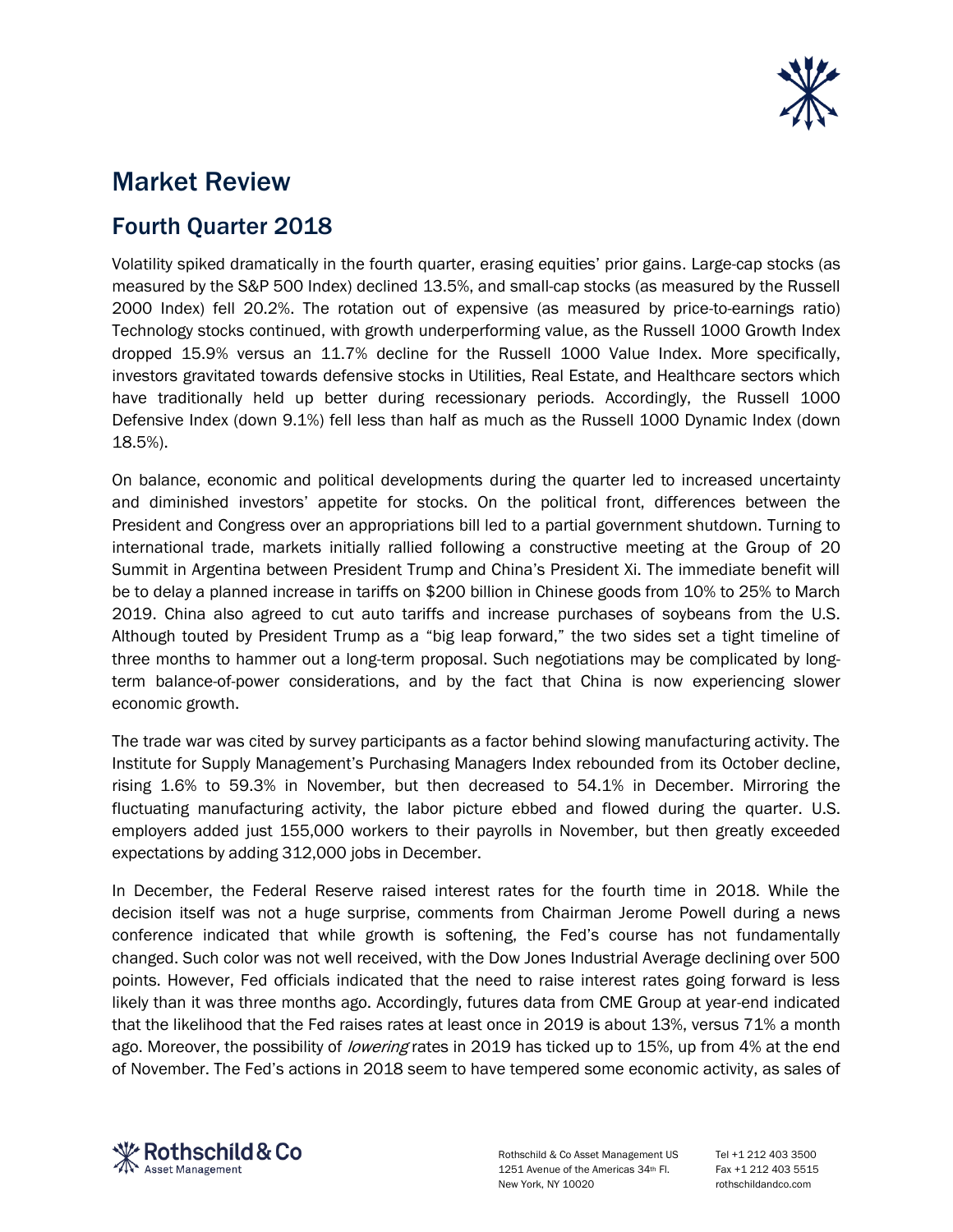

new homes fell 8.9% to a seasonally adjusted annual rate of 544,000 in October, according to the Commerce Department. A separate survey of confidence in home builders revealed a similar sentiment, with the National Association of Home Builders Index dropping to its lowest level in two years. Importantly, more dovish comments from Chairman Powell in early January indicated that the Fed may moderate its stance going forward.

Oil prices fell by 38% in 4Q18, with West Texas Intermediate crude dipping below \$50 a barrel. Increased production in the U.S., Saudi Arabia, and Russia, along with greater-than-expected waivers of sanctions against Iran, all contributed to a supply glut. The rising dollar, which tends to move in the opposite direction, may have also contributed to falling oil prices. The decline could have mixed effects, acting as a tax-cut for consumers of oil, but depressing earnings for the energy sector.

Beyond macro level data, the earnings picture doesn't look as rosy as before, and not just because one-time gains from tax cuts are expected to fade. According to FactSet, analysts cut S&P 500 2019 full-year earnings estimates to 7.8% growth, down from the 10.1% estimate reported at the end of September.

\*\*\*

Reviewing the year in full, 2018 proved challenging as investors were whipsawed by a series of reversals which were largely macro-driven. The S&P declined 4.4%, while the Russell 2000 Index fell 11.0%. Despite getting pummeled in 4Q18, the magnitude of growth indices' outperformance through 3Q18 allowed these stocks to finish ahead for the 12 months ended December 31, 2018 (Russell 1000 Growth -1.5% vs. Russell 1000 Value -8.3%).

As prior tax cuts fueled earnings growth, for the first half of the year, the market's mantra was "growth at any price," with valuation largely ignored. In the second half of the year, the market seemed to wake up to the idea that investors had been overly optimistic about stocks' growth prospects. However, even as market leadership shifted away from Technology and small-cap stocks, it tended to punish higher-valued stocks more than it rewarded lower-valued securities. Rather than focusing on lower multiples in cyclical sectors such as Industrials and Materials, concerns over interest rates, protectionism, and a possible recession led investors to instead favor defensive sectors such as Healthcare and Utilities, once again ignoring valuation.

Disclaimer In the fourth quarter, this paradigm shift effectively became a rout, with some observers pointing to electronic trading—computer models, high-frequency traders, passive funds, and market makers—as being responsible for selling without regard for stock-specific fundamentals. Forced selling by mutual funds and exchange-traded funds (ETFs) also led to a vicious cycle, as Investment Company Institute

This commentary is for informational purposes only and is not intended to and does not provide a recommendation with respect to any security. It does not constitute an offer, or a solicitation of an offer, to buy or sell any securities, and it does not take into account the financial position or particular needs or investment objectives of any individual or entity. Nothing in this commentary constitutes, or should be construed as, accounting, tax or legal advice. The information contained in this commentary was obtained from sources that we believe to be reliable, but we do not guarantee its accuracy or completeness. Statements regarding future prospects may not be realized, and past performance is not necessarily indicative of future results. Any reference to an index is not intended to imply that our investments are equivalent to the index in risk. The information and opinions contained in this commentary are subject to change without notice. This commentary has been prepared for Rothschild & Co Asset Management US institutional clients. Nothing in this commentary should be construed as an offer, invitation or solicitation of an offer to invest in a fund or strategy managed by Rothschild & Co, to purchase any security or to engage in any other transactions.